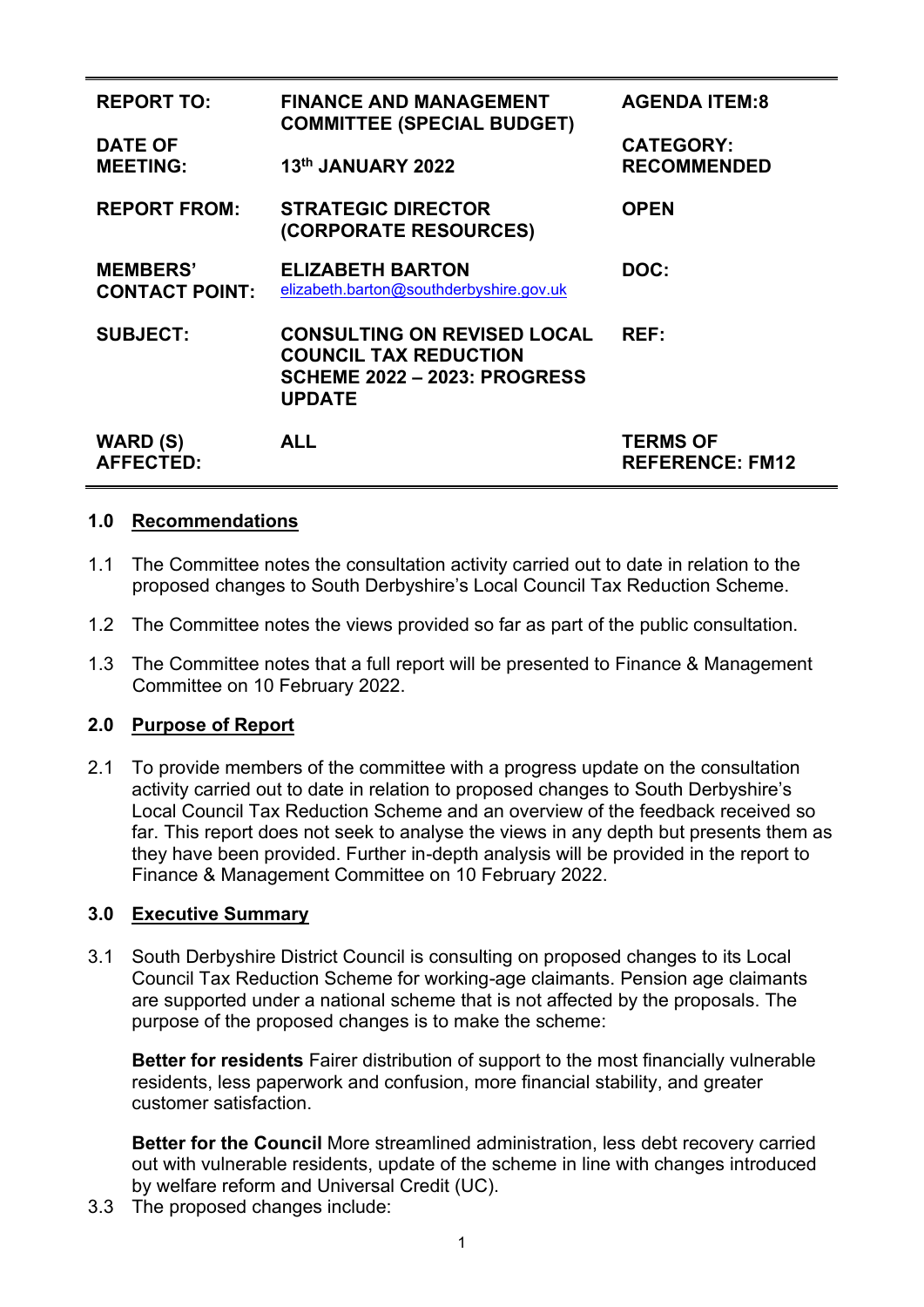- The removal or replacement of the baseline, so those on the lowest incomes would no longer need to pay 8.5% or 10% towards their Council Tax.
- The removal of Second Adult Rebate.
- The simplification of Non-Dependent Deductions.
- The treating of Universal Credit Claims as a claim for Council Tax Support.
- The introduction of a minimum award.
- Changes to bring the scheme into line with recent changes to other welfare benefits.
- The retention of the taper scheme or introduction of a banded scheme.
- 3.4 Before the Council can make any changes to its current scheme, it is important that it consults widely with residents and partners.
- 3.5 To gather as many views as possible, the Council is hosting a 12-week consultation period that ends on 15 January at 5pm. As part of the consultation, the following activities have taken place:
	- Created an easy to read guide, so residents can find out about the proposed changes [www.southderbyshire.gov.uk/cctrschanges](http://www.southderbyshire.gov.uk/cctrschanges) (see Appendix 1).
	- Developed an online modelling tool so claimants can see how the changes could affect their claim.
	- Launched an online survey at [www.southderbyshire.gov.uk/ctrschanges.](http://www.southderbyshire.gov.uk/ctrschanges)
	- Written to all precepting authorities and parish councils.
	- Delivered an ongoing social media campaign to encourage people to give their views.
	- Written to all current claimants to ask them to give views.
	- Texted all housing tenants to ask them to give views.
	- Hosted two Elected Member workshops.
	- Emailed details to all Elected Members.
	- Offered face-to-face and telephone support sessions to customers.
	- Attended a partner workshop with the CVS.
	- Presented to the Equality & Diversity Steering Group.
	- Issued press releases.
- 3.6 The Council will also complete a further press and social media push towards the end of the consultation period.

## **Feedback so far**

- 3.7 The County Council has indicated it is supportive. No responses have been received from the Fire Service or Police to date.
- 3.8 The Council has not received any formal responses from parish councils, although a number have submitted queries which the Council is responding to in order to gather their views.
- 3.9 Two partnership workshops were offered through the CVS, but no one signed up to attend. In lieu of this, all partners have been sent details of the proposed changes to share with their members/communities.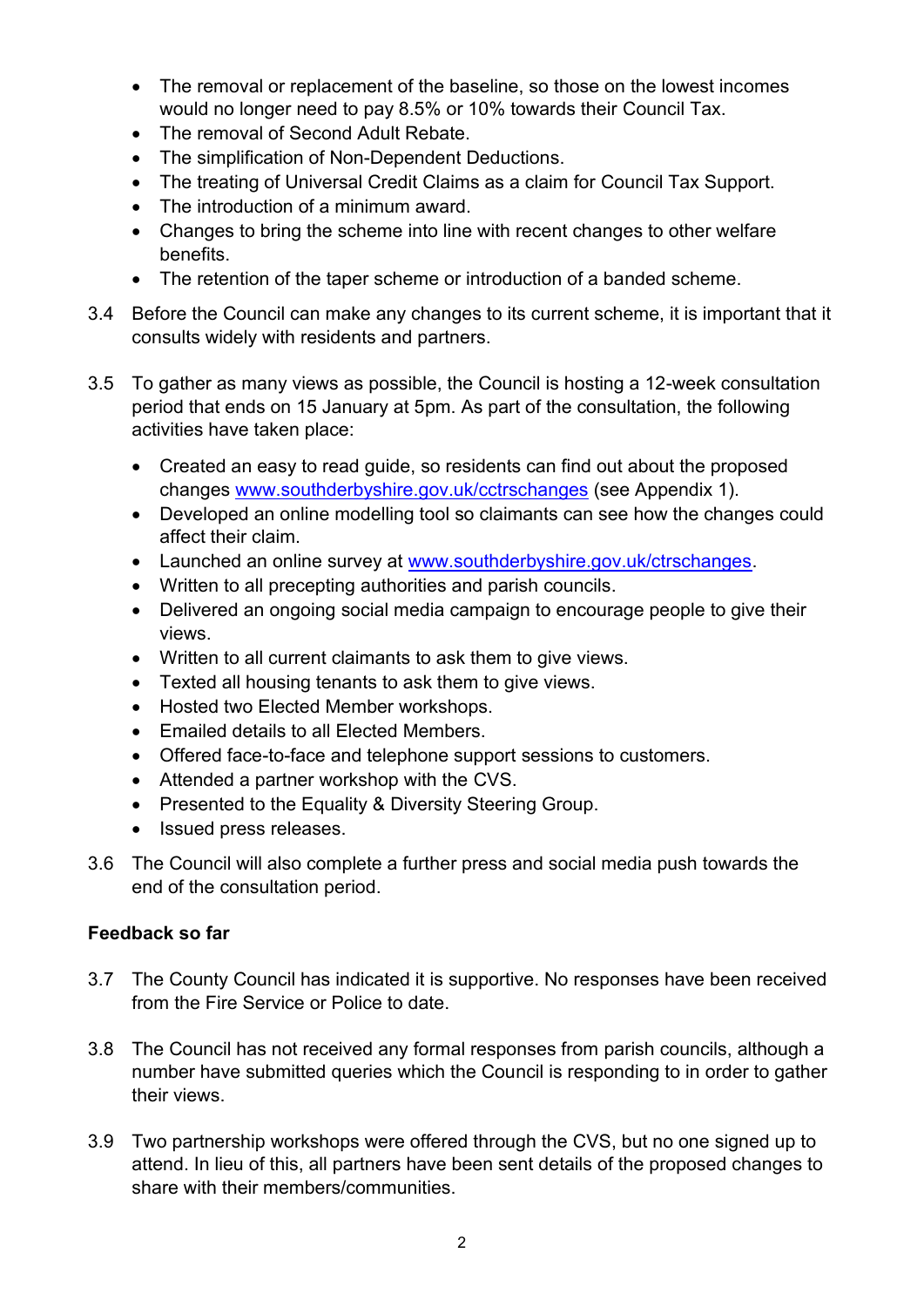- 3.10 Eight elected members attended a workshop on the proposed changes and all other Elected Members have been given the opportunity to give their views or meet with the team individually to understand the changes in more depth. Elected Members have also been supportive in sharing the proposed changes with their residents.
- 3.11 So far, thirty-one local residents (as at 13/12/2021) have given their views as part of the online survey. In the main, the majority of residents who completed the survey are supportive of the changes, and introducing a banded scheme is the most favoured option. The views received to date are as follows:



## Question 1: **Should the Council remove/replace the baseline reduction?**

### **Positive comments**

This is a great help to residents on a low income.

Finding even the baseline payment each month was extremely difficult. Surviving on our income is already impossible. No charges would be gratefully received.

I currently can't pay my council tax due to low wages and it keeps being changed each month due to my UC going up and down.

### **Neutral comments**

Both myself and my partner are both on benefits and yet don't get any reduction because we have a small amount of savings. Is it to be based on income alone?

With gas and electric bills going up, it's more expense and we are not getting any more benefits to help pay towards it.

If this will work for everyone, I think it will be a good idea but if you're going to give it with one hand and take it away with another there is no point changing it, perhaps it would be better to make council tax more equal for everyone.

While I fully support claimants getting 100% discount as this makes those in financial hardship not have to be concerned with potentially getting a priority debt if they are unable to pay it, I am concerned that the wording of this opens the door in which the Council could then abuse the system by implementing other percentage payments that aren't on what the Council may consider to not be on the "very lowest incomes". I am well aware of the differences to what the Council and/or government consider to be a basic cost of living and actual cost of living.

**Negative comments**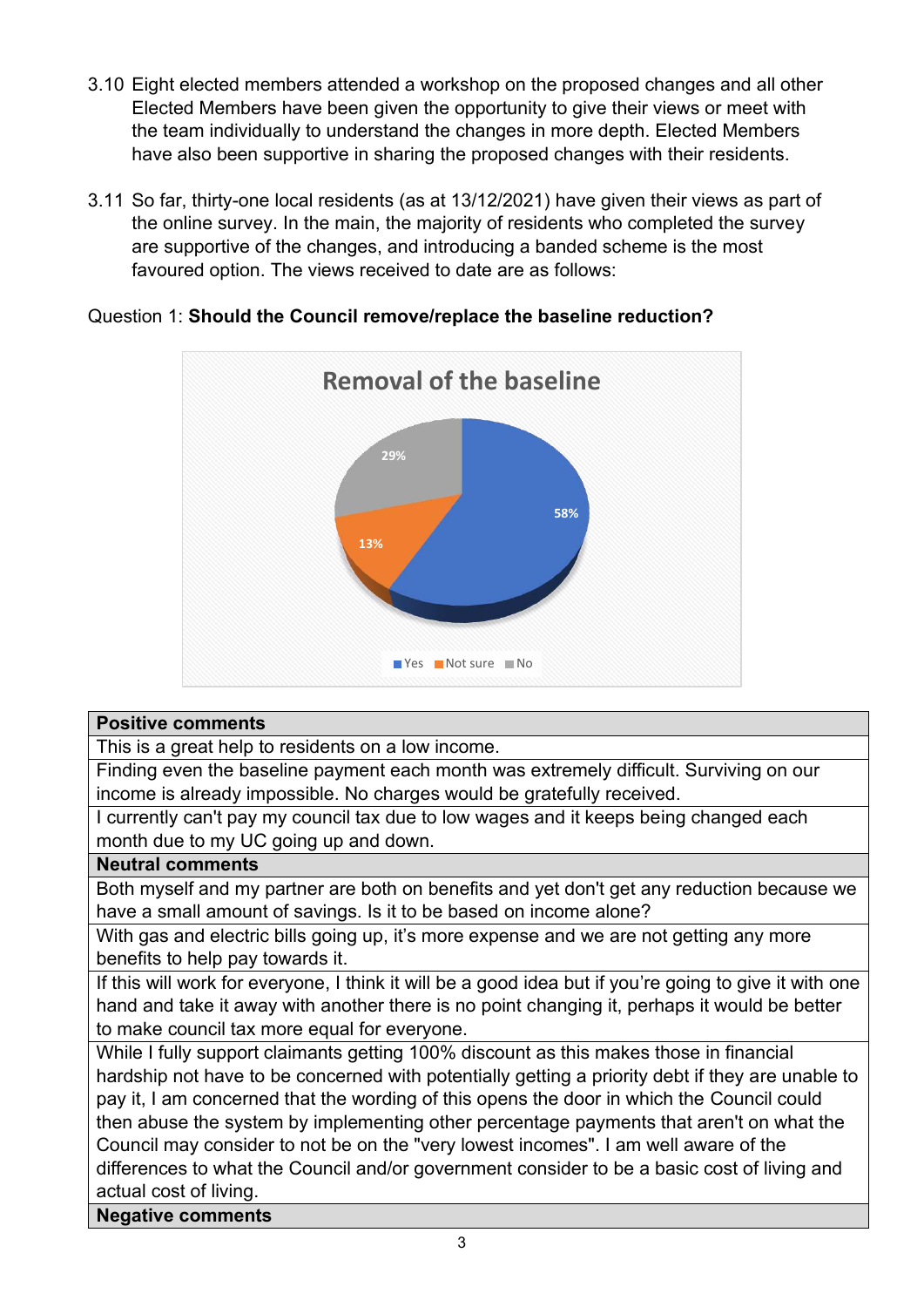No incentive to work and save money.

We need as much money for services as possible. Those on low income are often compensated by benefits, whilst people on low incomes without benefits are forgotten and forced to foot the bill for benefit claimants.

As a single resident, I pay 75% of my council tax. If someone else lived here, we would quite rightly pay 100% or 50% each. Why, as a single resident do I only get a 25% reduction and not a 50% reduction? Effectively means I'm paying 150%. I'm being punished for living alone.

Question 2: **Should the Council introduce a standard £5 non-dependent deduction?**



# **Positive comments**  Seems fair and proportionate. Good idea as gives incentive to work. **Neutral comments**  Again, provided it's solely income based and doesn't take any savings into account. **Negative comments**  I find the whole system of reductions and eligibility needs to be changed and this equalising by introducing a standard reduction is a plaster to the problem, not a solution.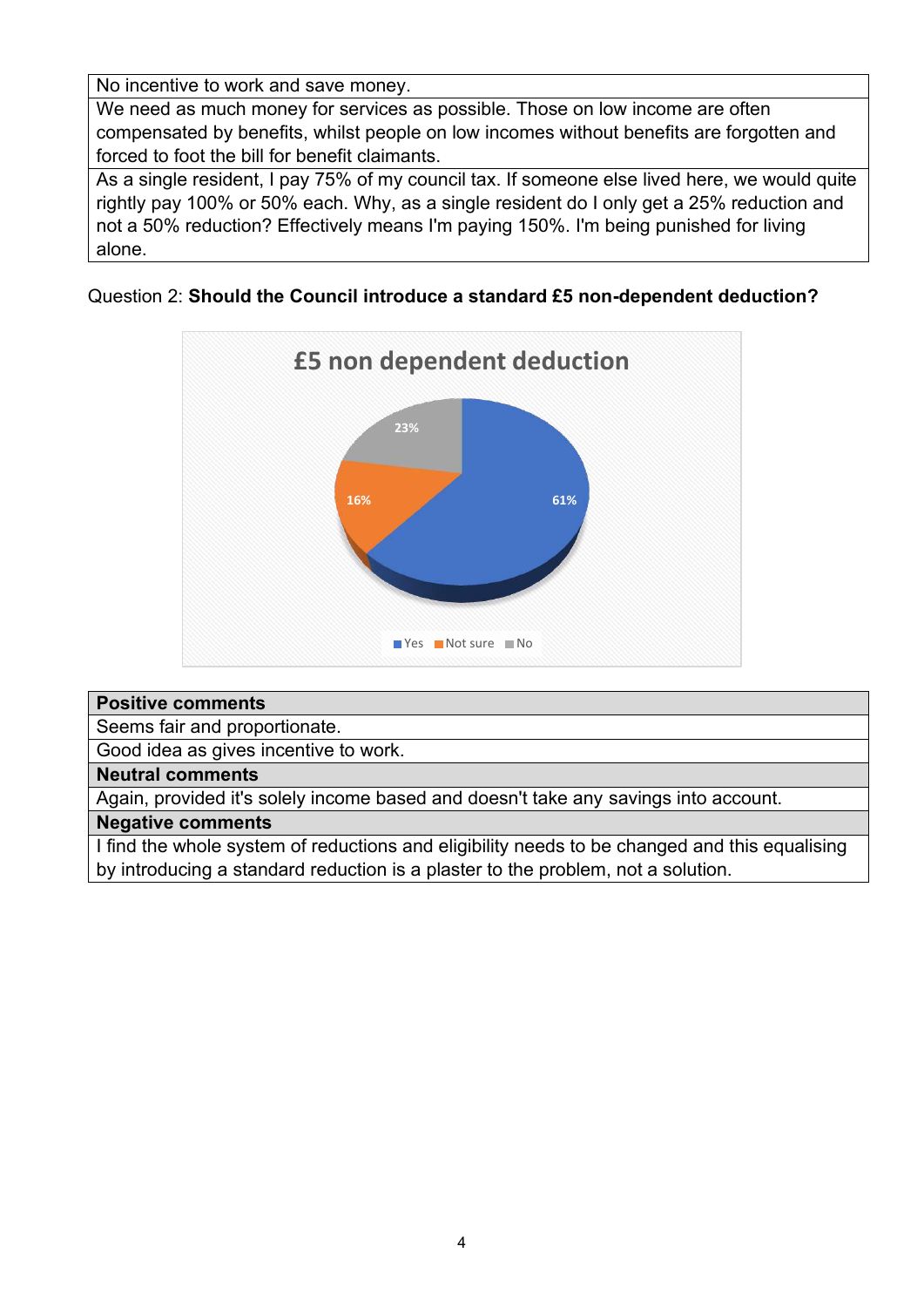Question 3: **Should the Council treat a claim for Universal Credit as a claim for council tax reduction?** 



### **Positive comments**

Very strongly agree. Far too many unnecessary forms at present, many of which duplicate information. More cohesion needed between departments.

### **Neutral comments**

Honestly this is news to me in the first place, I thought Universal Credit included Council Tax Support (where applicable) already. This needs to be made more publicly aware as many of those who are on legacy benefits and currently claiming LCTR will eventually be transferred to Universal Credit, which involves cancelling the current claim of the legacy benefit and starting a new claim for UC, which will cause confusion as to whether they need to cancel, continue or reapply for LCTR and/or Housing Benefit from the council.

### **Negative comments**

Making it easy gives no incentive to move on.

### Question 4: **Should the Council remove second adult rebate?**

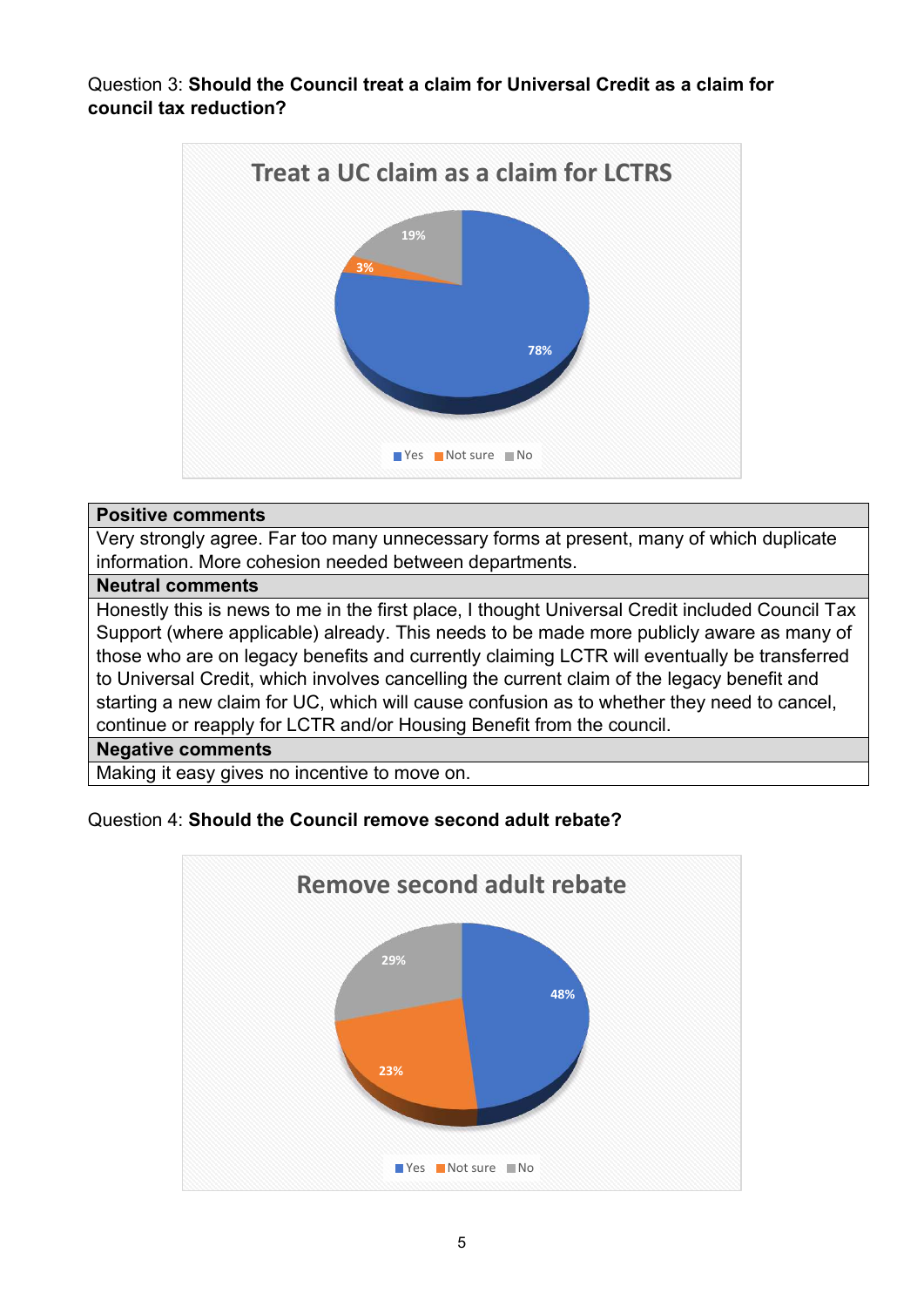## **Neutral comments**

There is still an argument that a single person in one household uses less services. However, believe, if workable, salary should be used to distinguish payment levels. But won't this introduce more work!

This doesn't affect my situation, so I'm not sure what's the right answer

### **Negative comments**

If there is a second adult on a low income, then they are already having a higher council tax bill due to not having the 25% reduction for being a single occupant as there are two adults. Furthermore, this system and the attempt to remove it is indicative of a failure to investigate the income of the other adult and finding out if they are actually on a low income, a high income, or actually eligible for council tax reduction if they were paying it instead.

38 residents and you do a survey? Bureaucracy at its finest. What a complete waste of resources. This survey question has probably cost more than the money you'd gain. Pointless.

# Question 5: **Should the Council introduce a £1 minimum award?**



### **Positive comments**

It should be higher, the time and cost to the Council for offering such low rewards will be significantly higher than this.

I received an award of 10p one month. This caused my council tax to be reassessed and my payments change not in time for my DD so fell another month behind.

Maybe make it £2.50 which virtually no one would miss, cautionary with children, and would raise some funds.

## **Neutral comments**

Council tax benefit can be abused for the extra benefits people can receive from receiving it, for example added to PDSA vets. It's possible to claim council tax benefit at such a low rate just to get free/subsidised care etc, why should the Council pay out (even if it's a few pence here and there let household) just so claimants get cheaper get bills.

## **Negative comments**

I have mixed feelings about this. Firstly, why would someone be claiming for a few pence per week, this seems ridiculous so in that regard I support it however, what is to stop you then increasing that to £2, £5, £10.... I mean if costly to administer in terms of staff time, then you could easily use that as a justification every time the minimum wage goes up.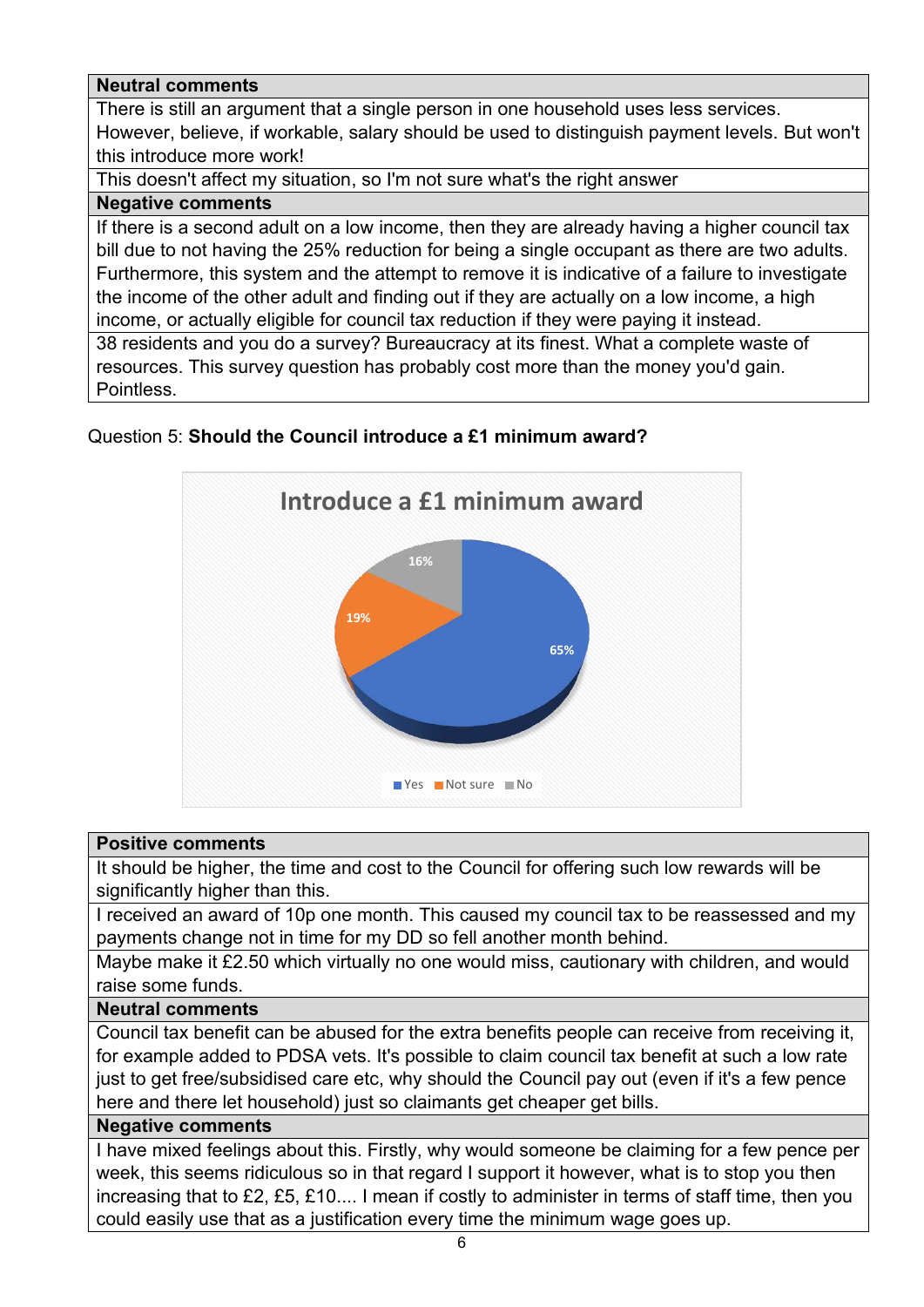### Question 6: **Should the Council retain the existing taper?**



#### **Positive comments**

#### Sensible approach.

### **Negative comments**

Why bother with these surveys when you'll just decide to do what you want anyway? The banded option is no better. Ultimately the Council's problem here is with the way council tax is worked out. You operate on a weekly basis, whereas the government has decided that most people are paid monthly hence Universal Credit was designed around monthly payments and HMRC operates on a monthly/yearly basis. As a result, HMRC calculates benefits you are entitled to by an average of your income for a period, which depending on the job sector can be higher in one time and lower another, as a result they can in one calculation determine whether you are being overpaid or underpaid. The Council operating weekly creates more work for themselves by having to monitor how much someone is earning more regularly to calculate the council tax on a regular basis, despite working out the council tax (before any reductions/payments) for a year. Would it not be much easier to work for example on an average for a quarter and then calculate the reduction and whether there hasn't been enough or too much of one for the next quarter or the account for the next tax year.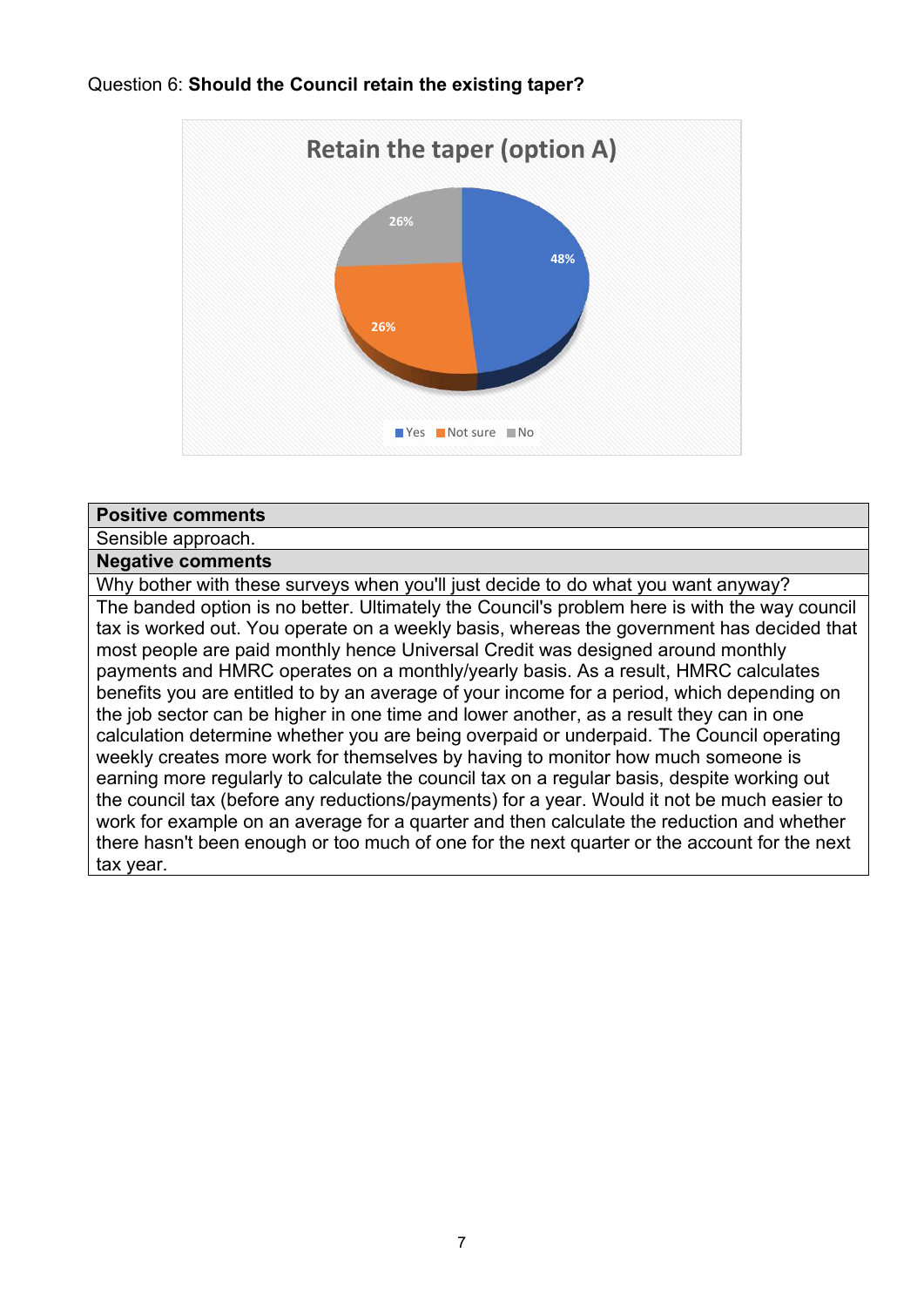### Question 7: **Should the Council introduce a banded scheme?**



#### **Positive comments**

### Good idea.

If someone's income increases by over £100 then surely, they can pay their council tax. Again, seems a sensible approach.

I am currently 3 months behind with my council tax due to a job loss, my UC award changing each month which has an effect on my discount (this month they have included 2 months wages, so I got £0) with nothing to live on for December. Had to use the discretion fund twice recently.

### **Neutral comments**

Yes, but not the 100%.

#### **Negative comments**

So, people who try and work a bit more to get out of a rut, get punished for it. That's a real clever idea. How about all the extra income SDDC receive from the countless new housing estates going up? Why isn't our council tax going down?

This doesn't resolve the problem only creates more work creating a system that effectively has the same problem where constant recalculations have to be made where pennies can alter what someone is paying. Realistically wages change based on hours worked and the tax paid on it, this is not something that changes in pennies for the majority of people.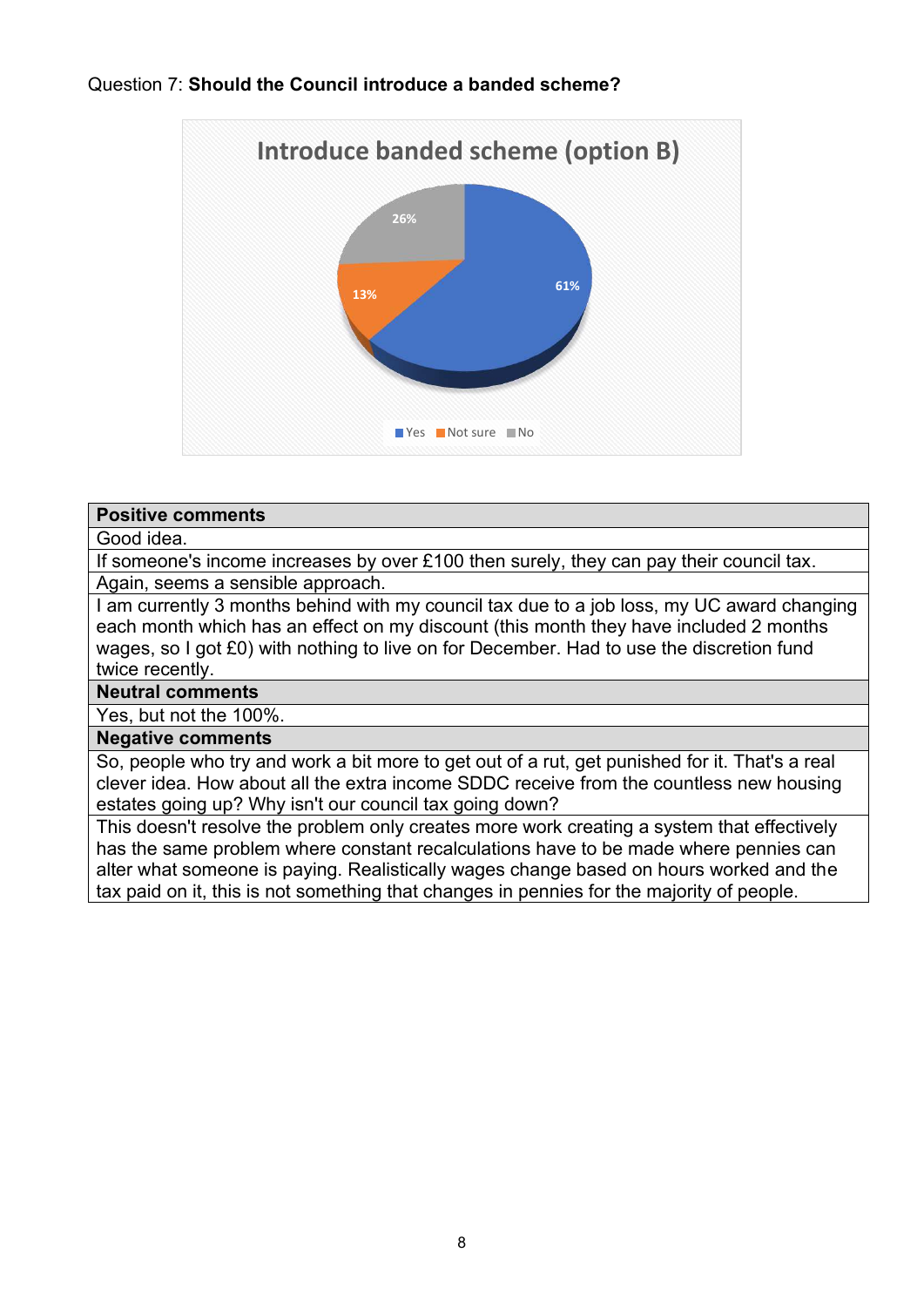Question 8: **Should the Council bring the scheme into line with other welfare changes?** 



### **Positive comments**

People's savings shouldn't be taken into account as usually they are saved to be able to live when times are hard. It's like making them pay for being conservative with their hard-earned money.

Appears fair and proportionate.

Two child limit - yes, having children is a choice, while nobody can control unexpected situations like being made redundant, there are people who keep having children to keep having benefits.

## **Neutral comments**

I do not understand these planned changes.

The other things I am not really aware of or how they work.

### **Negative comments**

Mixed Age Couples - NO, by this you are depriving what someone is entitled to by age for the sake of them being with someone younger, instead you should be calculating it as one of pension age (and the benefits there of) and one of earning age.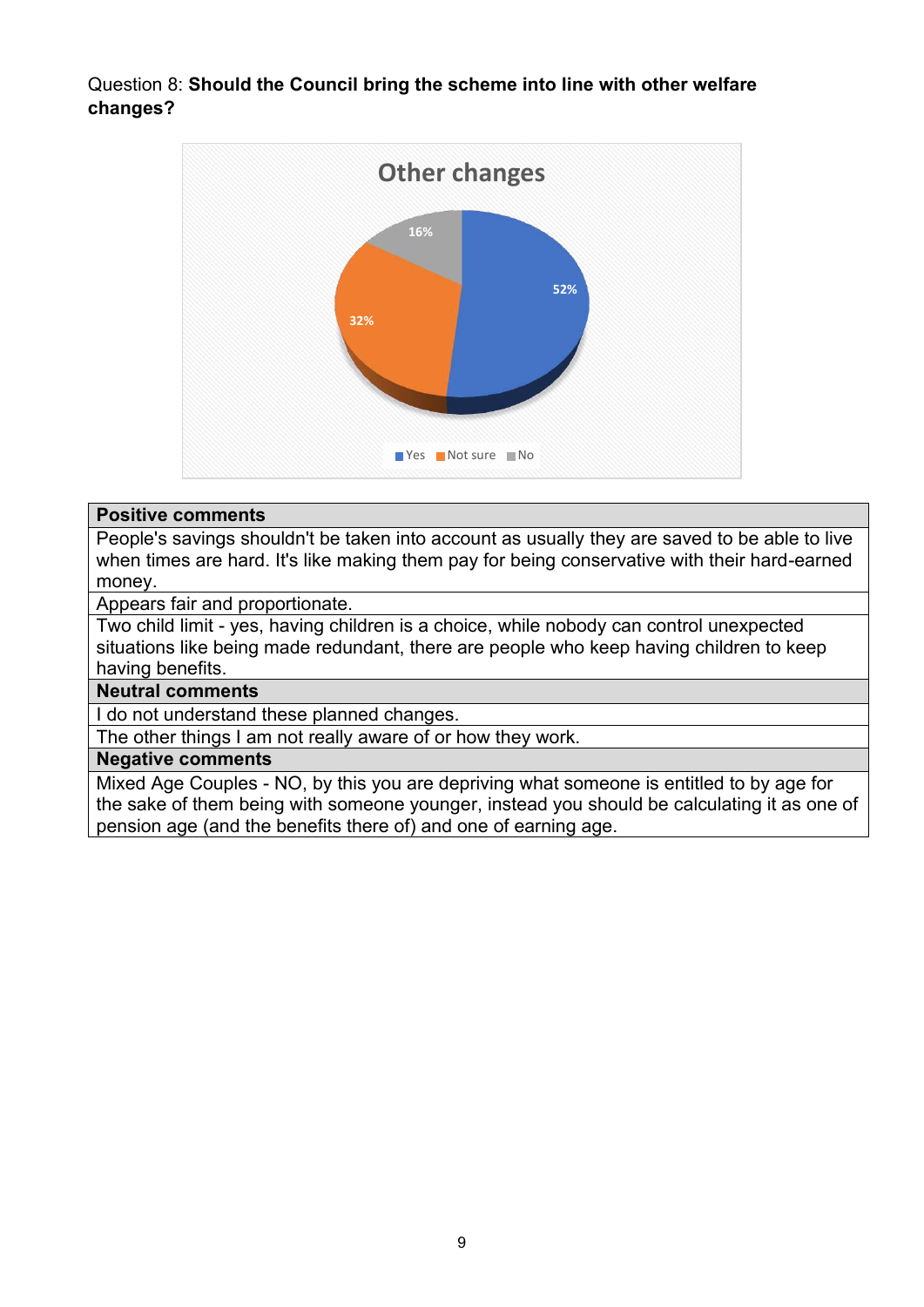### **About the respondents**

4.32 The below graphs give you a summary of the make-up of residents who responded. A more in-depth analysis of respondents will be included in the report to committee on 10 February 2022.





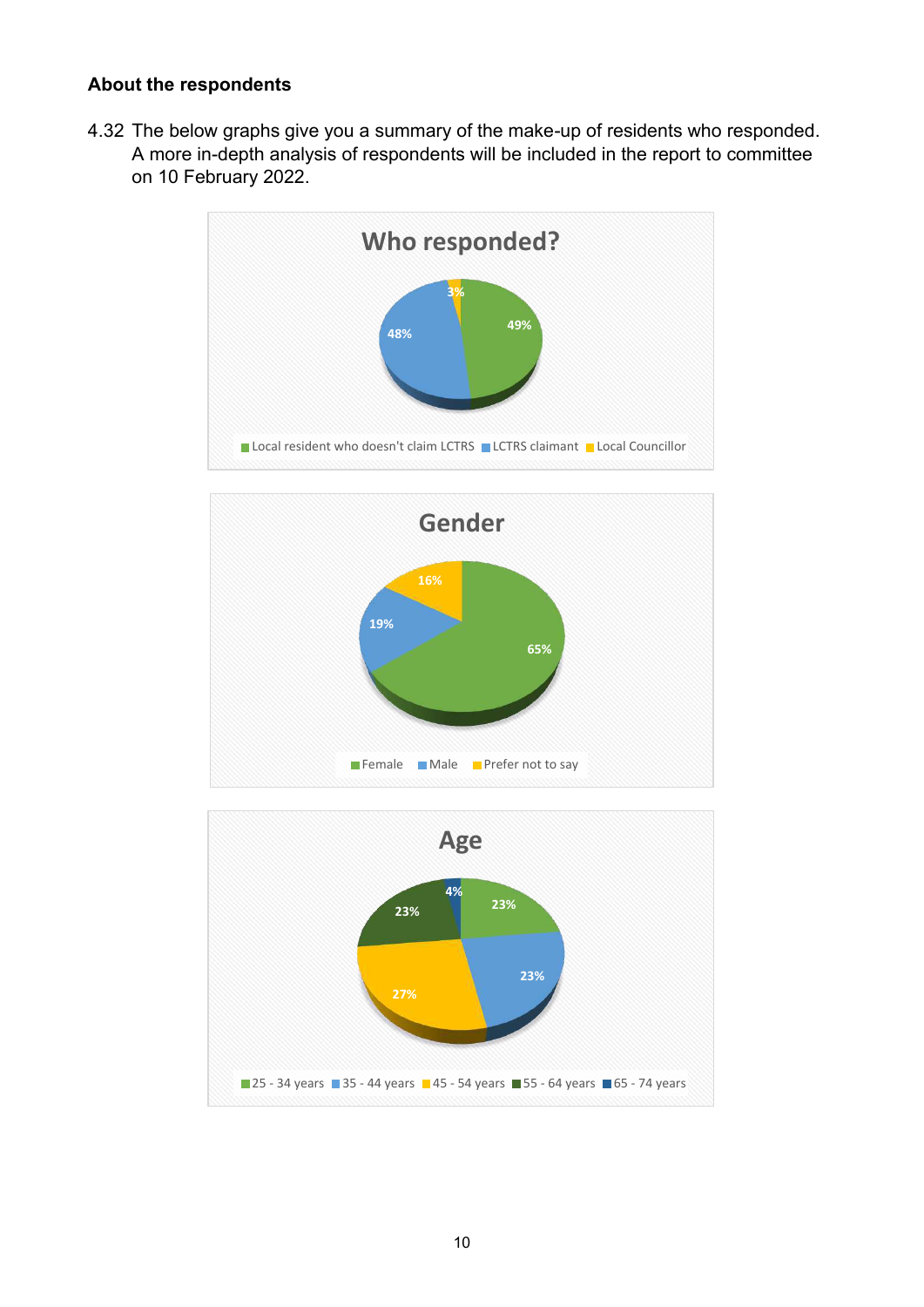

# **Timeline**

4.31 The proposed timeline is as follows:

| 10 February 2022     | Final proposed scheme presented to F&M Committee for<br>consideration and recommendation to Full Council.                                   |
|----------------------|---------------------------------------------------------------------------------------------------------------------------------------------|
| <b>Underway</b>      | New Council Tax Reduction Scheme Regulations developed.                                                                                     |
| 23 February 2022     | Final scheme considered and draft regulations considered<br>and adopted by Full Council and parameters set on Council<br>Tax billing system |
| <b>11 March 2022</b> | New regulations published no later than 11 March 2022.                                                                                      |
| <b>April 2022</b>    | New scheme launched and reflected in 2022 - 2023 billing.                                                                                   |

## **5.0 Financial Implications**

- 5.1 In August 2021, the Committee approved a maximum spend of £10,000 on support services to develop the proposed LCTRS, to be funded from the Welfare Reform Reserve, including developing the models and any consultation activities. This budget is still considered sufficient and there are no further direct financial implications from consulting on draft LCTRS schemes.
- 5.2 The consultation will allow the Council to test the two potential models. Feedback on these will then be used to create a final desired scheme, based on which the full financial implications will be explored.
- 5.3 Both of the models proposed are likely to increase the cost of the scheme by approximately £100,000 - £120,000 per annum as shown overleaf: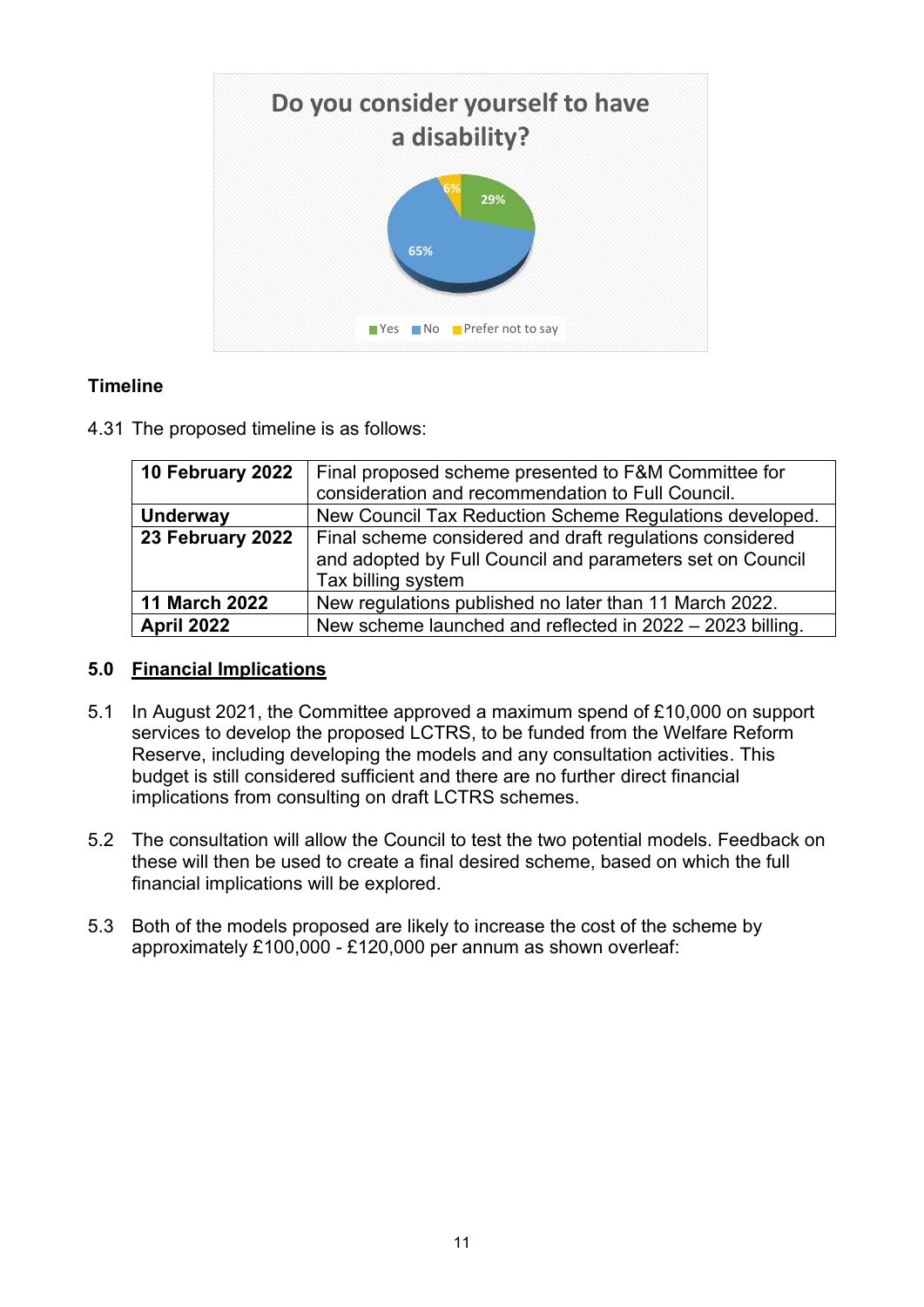| <b>Change</b>                     | Increase/        | <b>Notes</b>                 |
|-----------------------------------|------------------|------------------------------|
|                                   | decrease in cost |                              |
| Remove baseline                   | $+£125,000$      |                              |
| Implementation of banding         | $+£5,000$        |                              |
| Standardised non-dependents       | $-E20,000$       | £35k from reductions and     |
|                                   |                  | £14k from increases          |
| <b>Remove Second Adult Rebate</b> | $-£10,000$       |                              |
| Minimum award                     | $-E500$          |                              |
| Sub total                         | £99,500          |                              |
| Proposed hardship fund            | £20,000          | Set aside for any unforeseen |
|                                   |                  | /major impacts on claimants  |

- 5.4 With regards to Council Tax Reduction Schemes, the cost of the support provided is borne by all precepting authorities in accordance with their share of the council tax collected by the Council. This is because the schemes mean the Council has to collect less council tax from fewer residents, so the cost of the scheme manifests as income forgone. As such, the £3m cost of the current scheme and any increase in cost of the new scheme, would be borne by all precepting authorities as follows:
	- South Derbyshire District Council (9%)
	- Derbyshire County Council (74%)
	- Police (13%)
	- Fire  $(4\%)$
	- Parish councils
- 5.5 Both of the models proposed represent approximately a 4% increase to the overall costs of the scheme, which would need to be borne across any growth or change in caseload.
- 5.6 However, it should be noted that the additional cost is not material in proportion to the overall amount of council tax currently collected, i.e. £55 million per year. In addition, due to growth, the Collection Fund carries an annual surplus each year which is distributed amongst the preceptors. In practice, the additional cost will only reduce the surplus that is transferred as a 'bonus' each year to the preceptors. It is considered that the amount involved is immaterial to each of the preceptors.
- 5.7 If the banded scheme (Model 1) is chosen as the preferred model, it is worth noting that there will be further financial implications to the Council. These include:
	- The banded scheme software costs £10,000 and banded scheme online forms that can help to further reduce administration can cost in the region of £8,000.
	- Most councils increase their discretionary hardship fund to support the introduction of a banded scheme to provide financial additional assistance to anyone who faces undue hardship whilst the scheme is embedded. If the banded model is the preferred model, a recommended hardship fund amount will be included in the final report to committee. Any increase in cost to the hardship fund would be covered by the Council's Welfare Reform Fund.
- 5.8 Both schemes will deliver significant service efficiencies and help to generate time and resource savings in the long-term.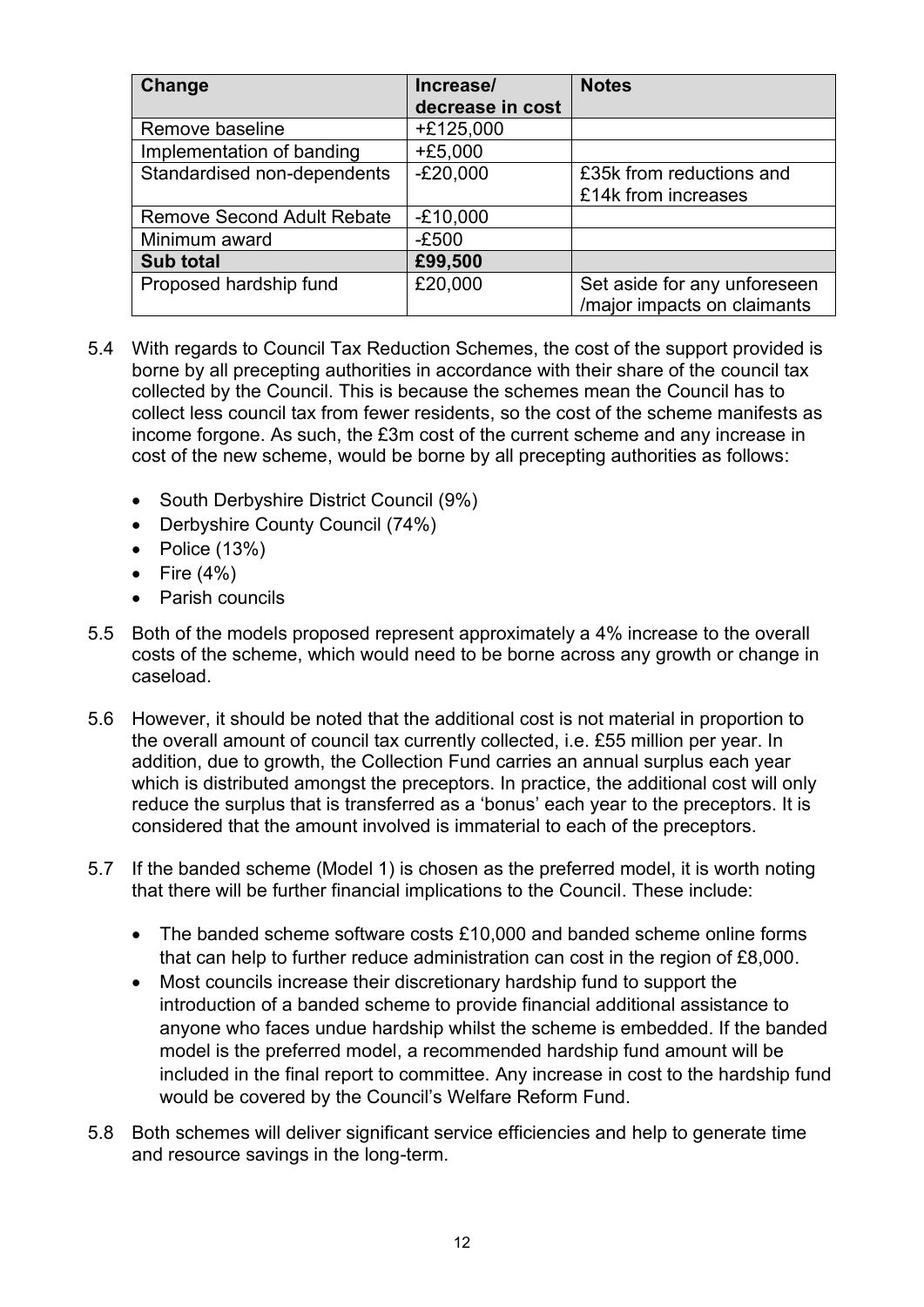5.9 When the final model is presented to Finance & Management Committee for approval, it will clearly outline the direct and indirect financial impacts as well as model the scheme going forwards in order to test potential growth in caseloads.

## **6.0 Corporate Implications**

## **Employment implications**

- 6.1 There are no direct employment implications arising from the consultation on the proposals.
- 6.2 Any implications from any future proposals that arise from the consultation will be fully explored in the paper presented to Finance & Management Committee on 10 February 2022.

# **Legal implications**

6.3 None directly arising from the proposals in this report. Any changes to statutory or legislative requirements that impact on customers will be considered as part of the proposals.

# **Corporate Plan Implications**

- 6.4 The proposal will support the Council's Corporate Plan in the following ways:
	- Encourage independent living and keep residents healthy and happy in their homes.
	- Ensure consistency in the way the Council deals with its service users.
	- Support unemployed residents back into work.
	- Provide modern ways of working that support the Council to deliver services to meet changing needs.

## **Risk Impact**

6.5 Appropriate risk assessments will be completed on any proposed changes as part of the governance of the overall project.

## **7.0. Community Implications**

## **Consultation**

- 7.1 The community has been consulted on the proposals as detailed in this report.
- 7.2 There are no direct community impacts from consultation on the proposals of a proposed revised Local Council Tax Reduction Scheme (LCTRS).

## **Equality & Diversity and Social Value Impact**

- 7.3 The purpose of the consultation is to give customers, residents, Elected Members and stakeholders an opportunity to give feedback on the proposed schemes.
- 7.4 The changes that would be introduced through either of the two models have been assessed against the protected characteristic groups, as set out the Equalities Act.